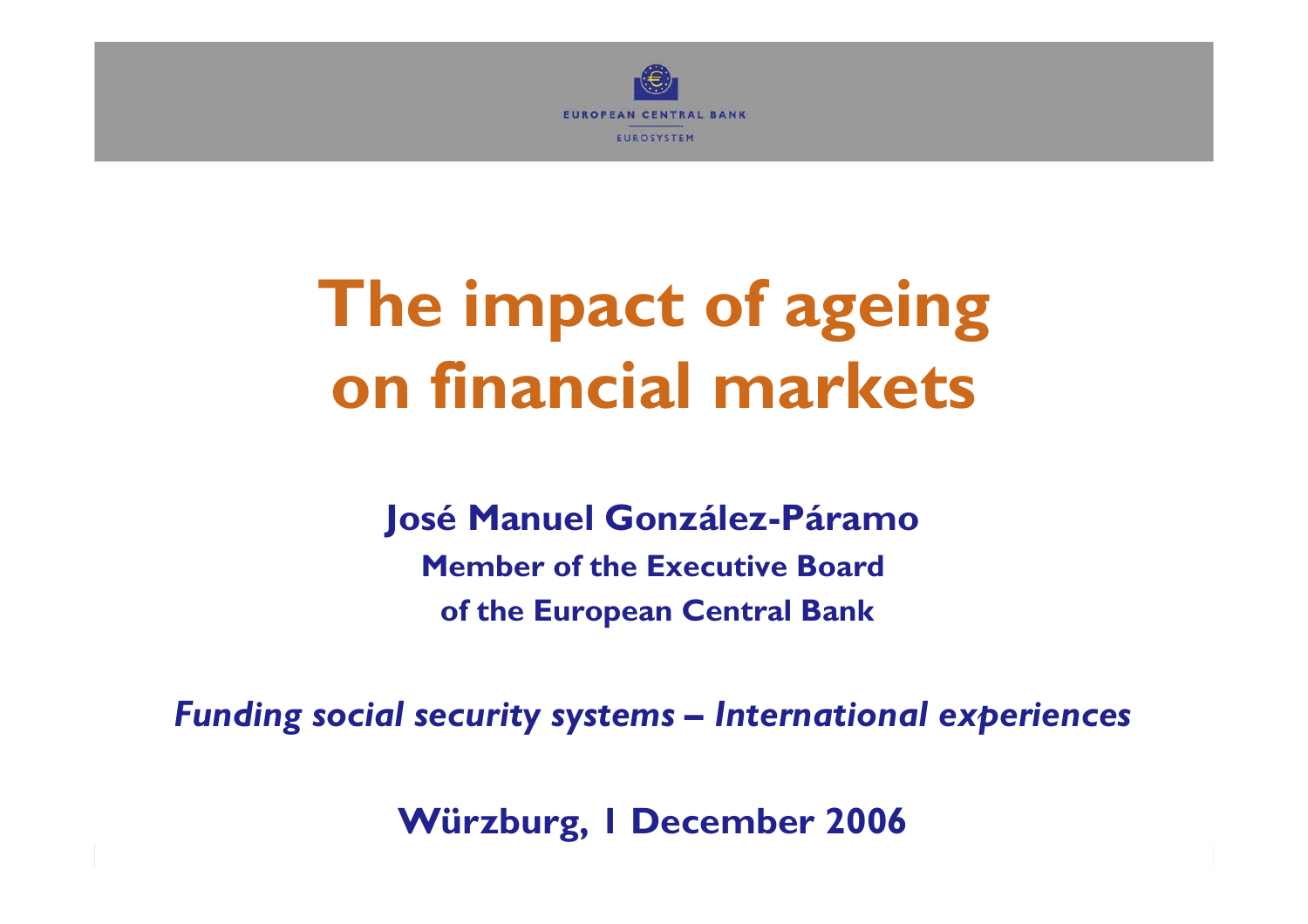# **Population ageing**

#### **Population ageing is a widespread phenomenon, more pronounced in industrialised countries**

#### **dependency ratio (over 65/[15-64])**



#### **Source: United Nations**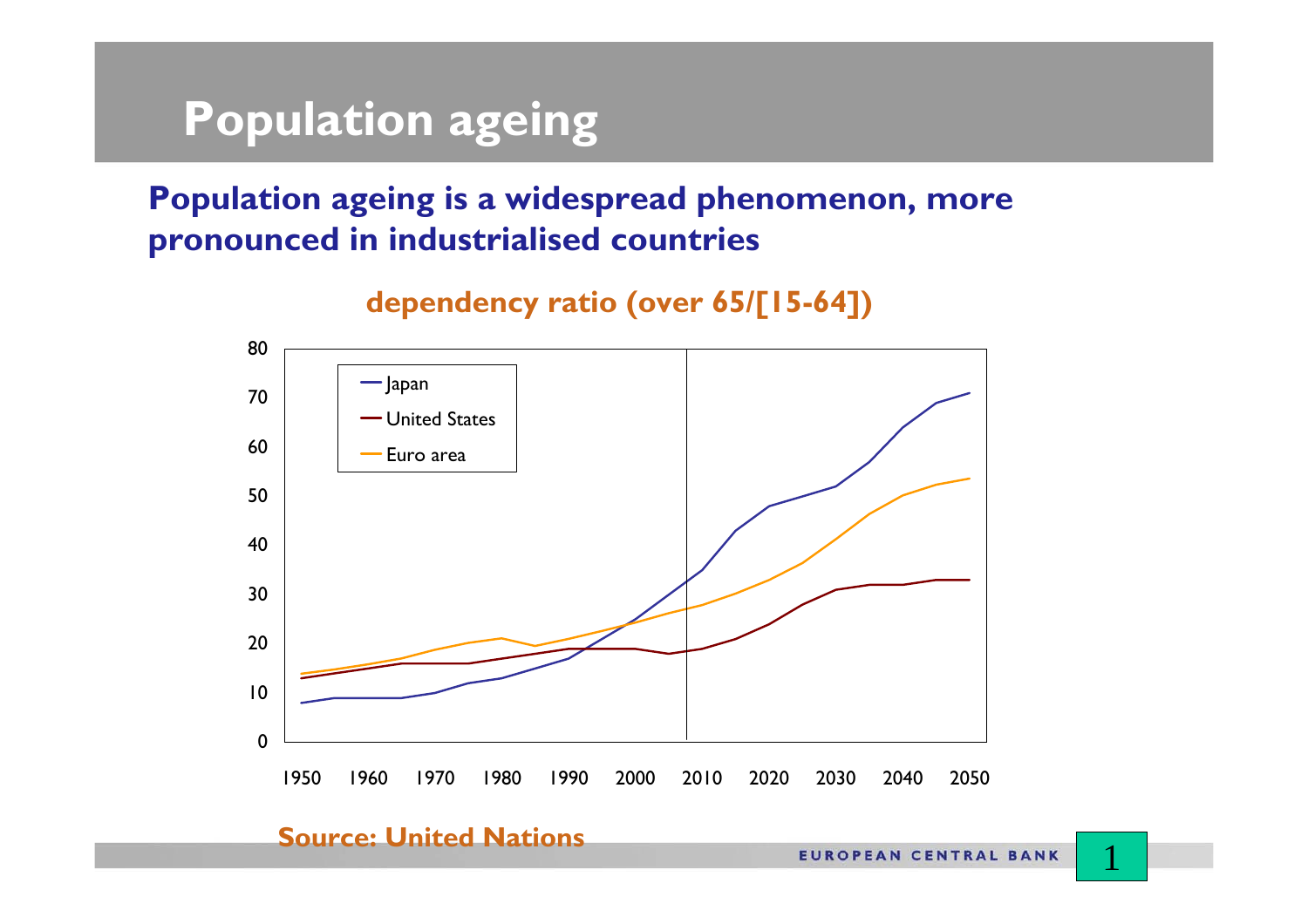#### **Challenges and reforms**

- **Several consequences of population ageing for economic growth, financial markets and public finances**
- • **Pension reforms moved in the direction of:**
	- **increasing contribution rates**
	- **reducing replacement rates**
	- **deferring retirement**
- **Workers are required to save more and contribute to funded pension arrangements**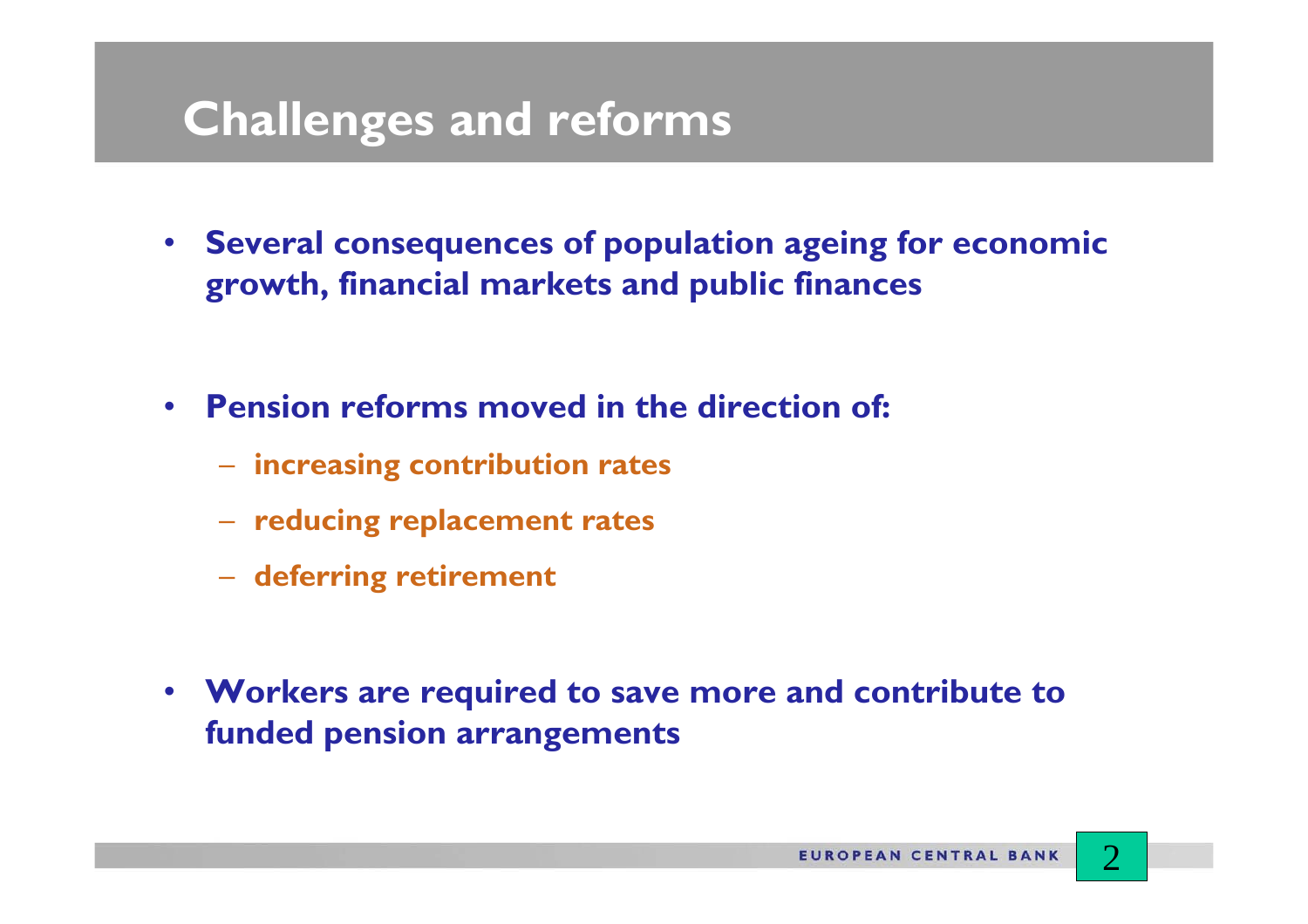# **Outline of my presentation**

• **Impact of demographic changes on financial markets**

• **Changes in the retirement savings industry**

• **Financial instruments helping individuals to cope with "longevity risks"**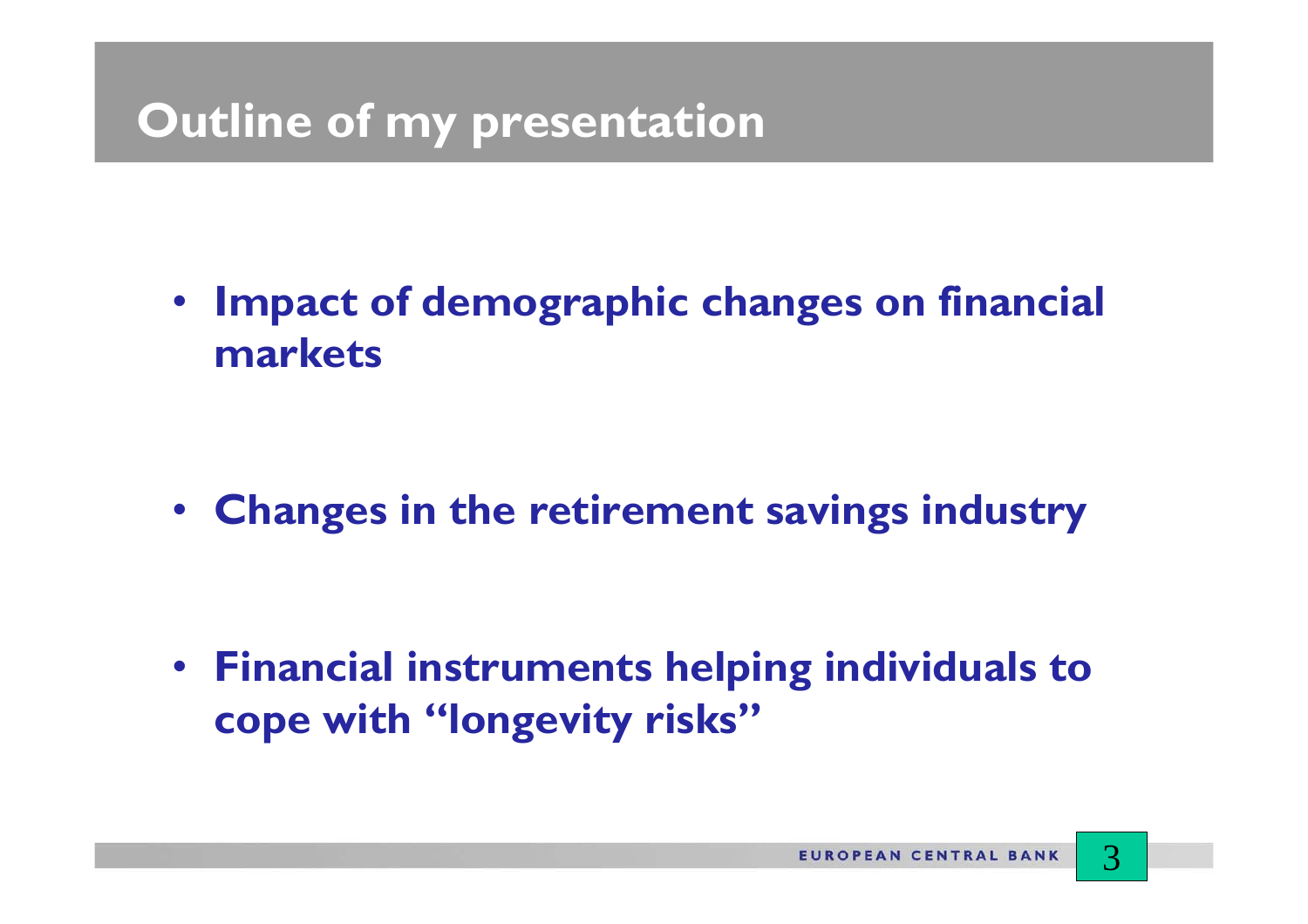#### **Impact on asset prices**

#### **Will there be an** *asset meltdown***? Probably not, but there could be an impact on prices:**

- **people may change their saving and investment behaviour (and invest more in financial assets) especially if the benefits of public pension schemes are significantly reduced**
- **international capital flows could help to smooth imbalances in domestic capital markets (for all kind of assets?)**

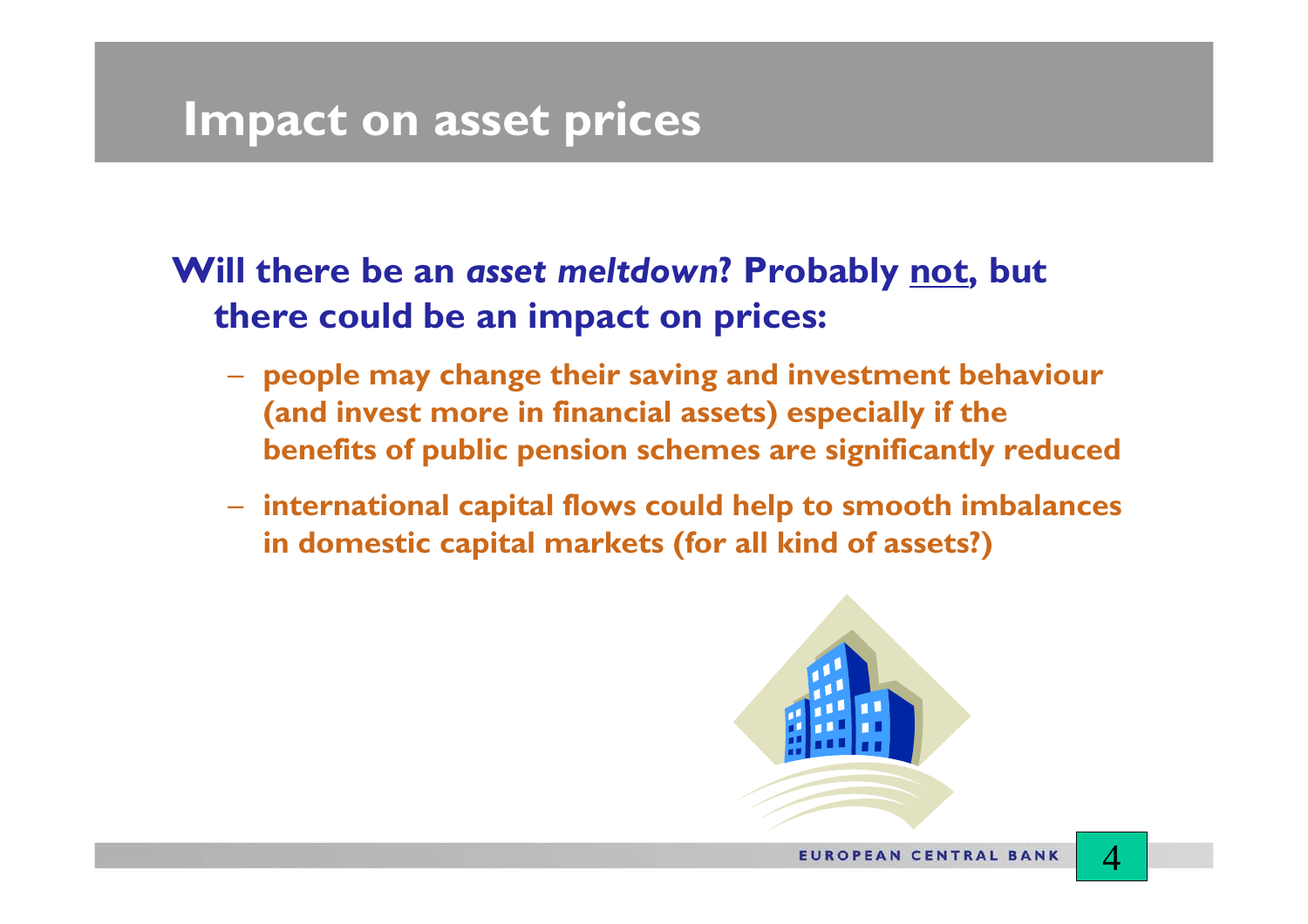#### **International capital flows**

#### *Current* **demographic patterns would imply capital flowing from developed to developing economies, but:**

- **demographic changes in some emerging economies (e.g. China) might have worked in the opposite direction**
- **domestic financial markets in emerging economies are relatively underdeveloped and this may deter capital mobility**

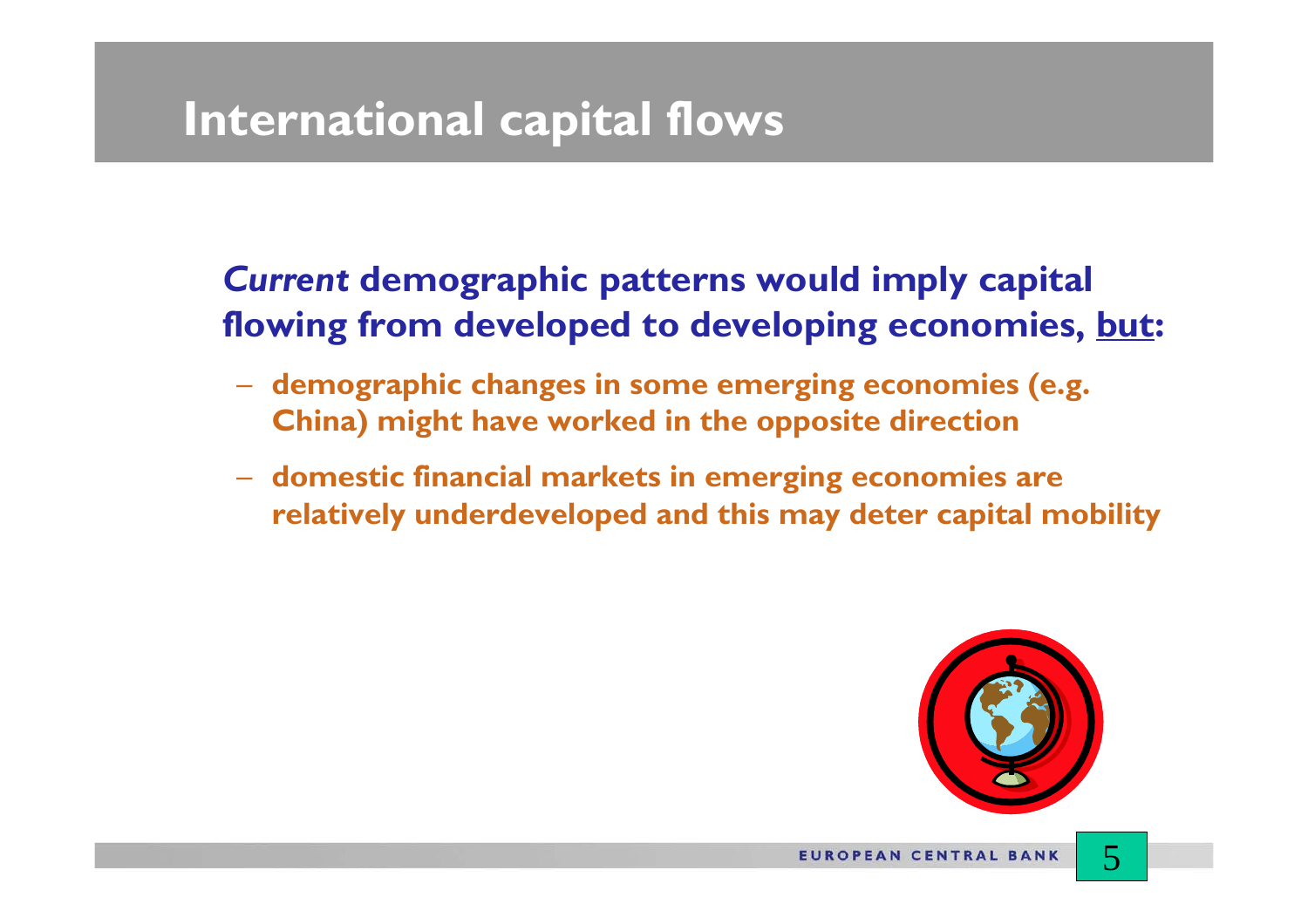#### **The retirement savings industry**

- • **The role played by institutional investors will grow (at least in some countries)** 
	- **this may have a number of market implications and possibly an impact on corporate governance**



6

**Pension funds assets, as % of GDP, 2004**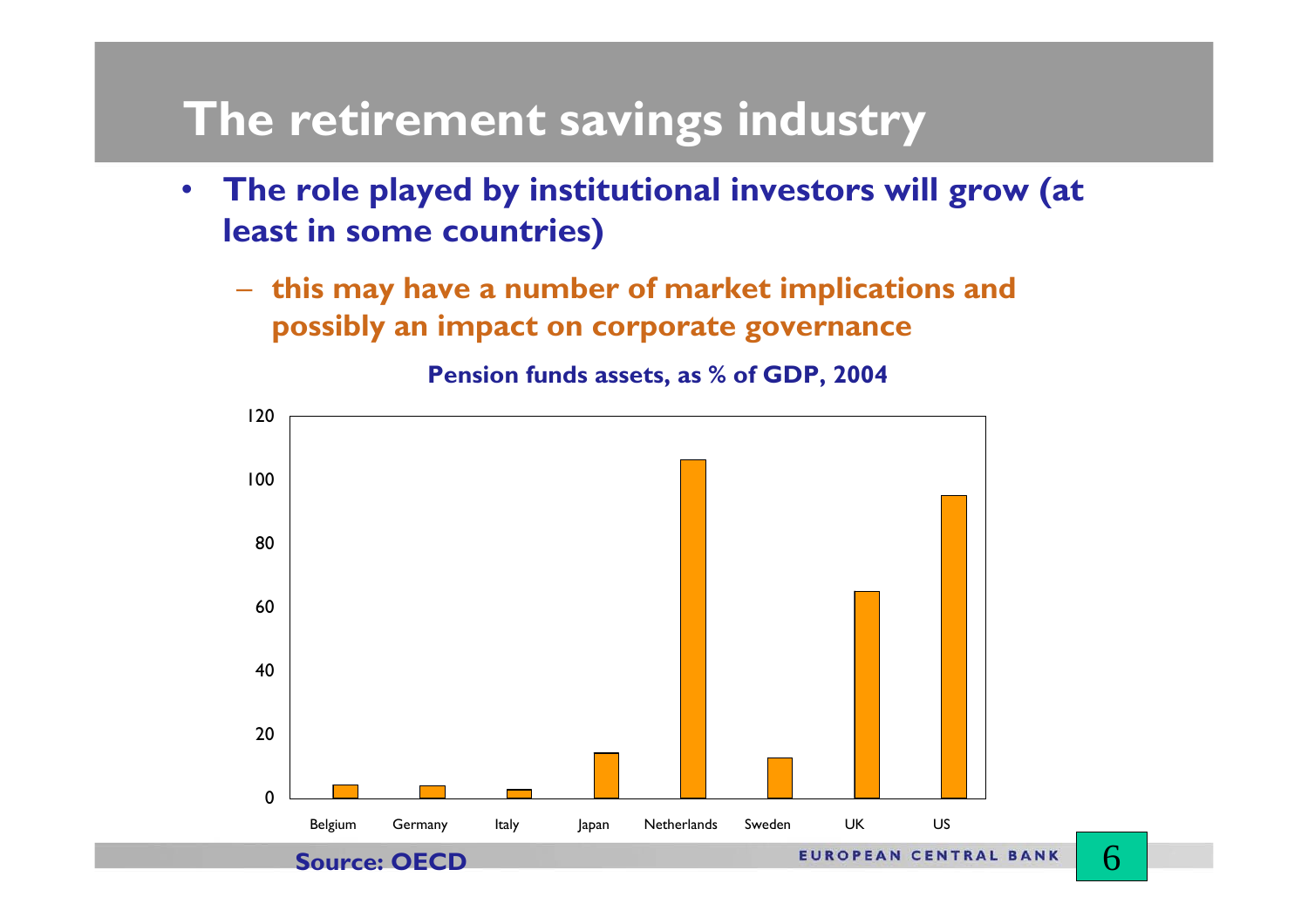#### **Structural changes in the industry**

- **shift from** *defined benefits* **to** *defined contributions* **plans**
	- **portfolio choices will be more aligned with individuals' preferences**
- **revised** *industry regulations* **place more emphasis on risk management** 
	- **need to increase the supply of products to hedge against interest rate and inflation risk** 
		- **long-dated bonds**
		- **inflation-linked products**
		- **financial innovation**
	- **instruments to hedge against longevity risks are more problematic to develop**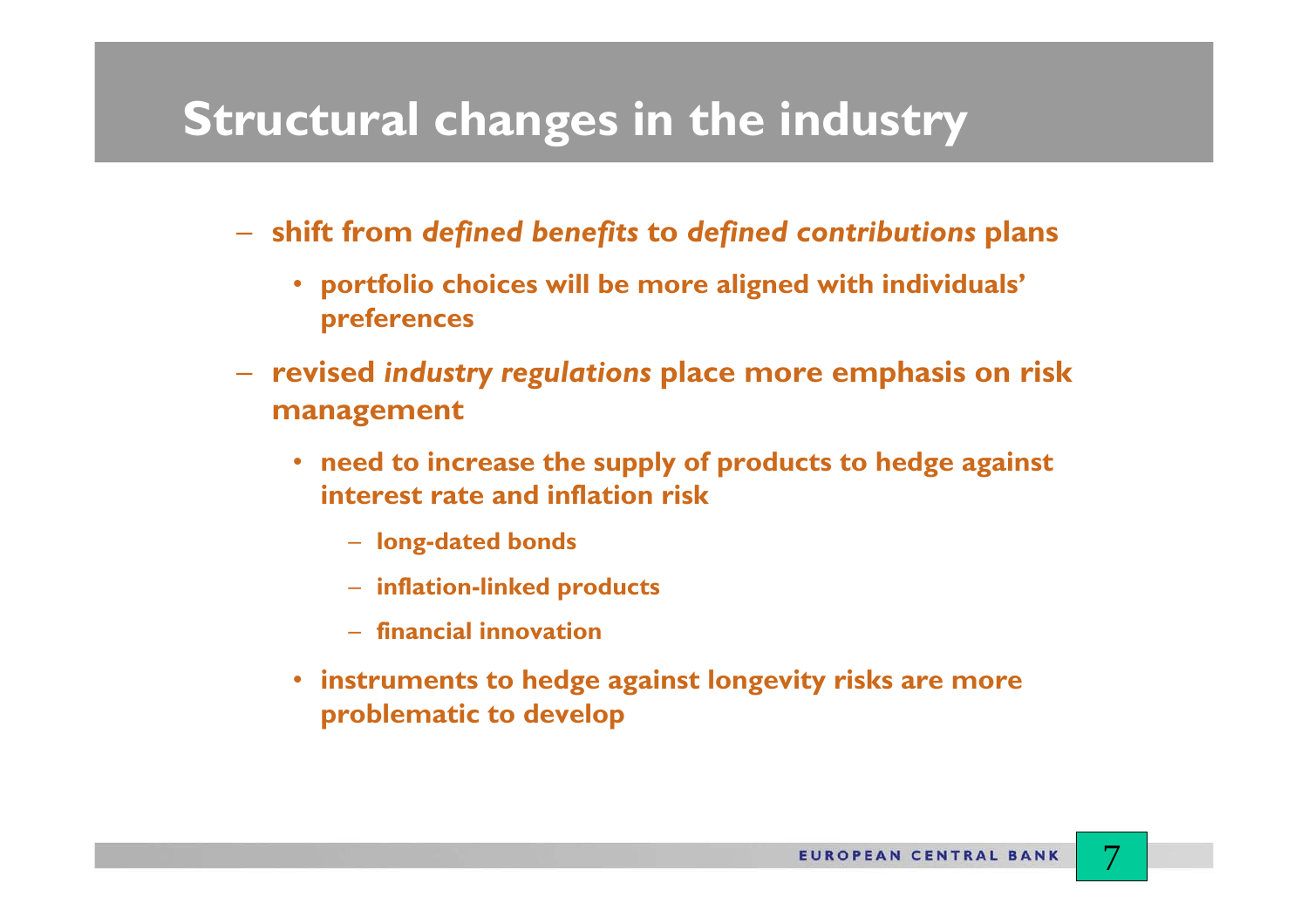### **Individual longevity risk (I)**

- • **The natural product to hedge against longevity risk is an** *annuity,* **but**
	- **annuity markets are often under-developed (or under utilised)**
	- **taxation, bequest motives, adverse selection problems, and lack of understanding may all contribute to this result**
	- **the market is crowded out by the benefits of public pension schemes**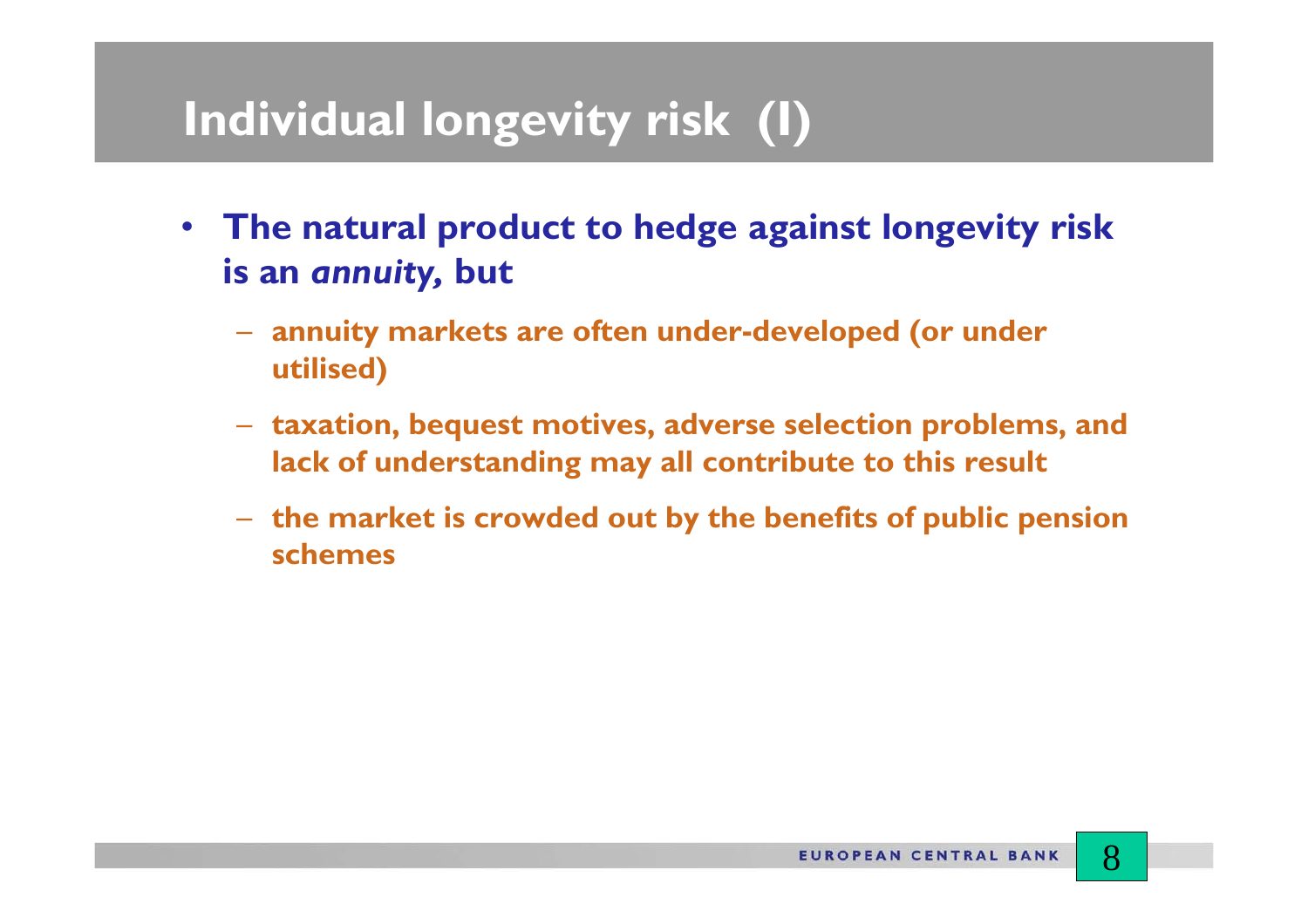# **Individual longevity risk (II)**

• **Households' wealth is often accumulated in forms other than cash, and in particular in real estate**



housing wealth as % of total wealth, euro area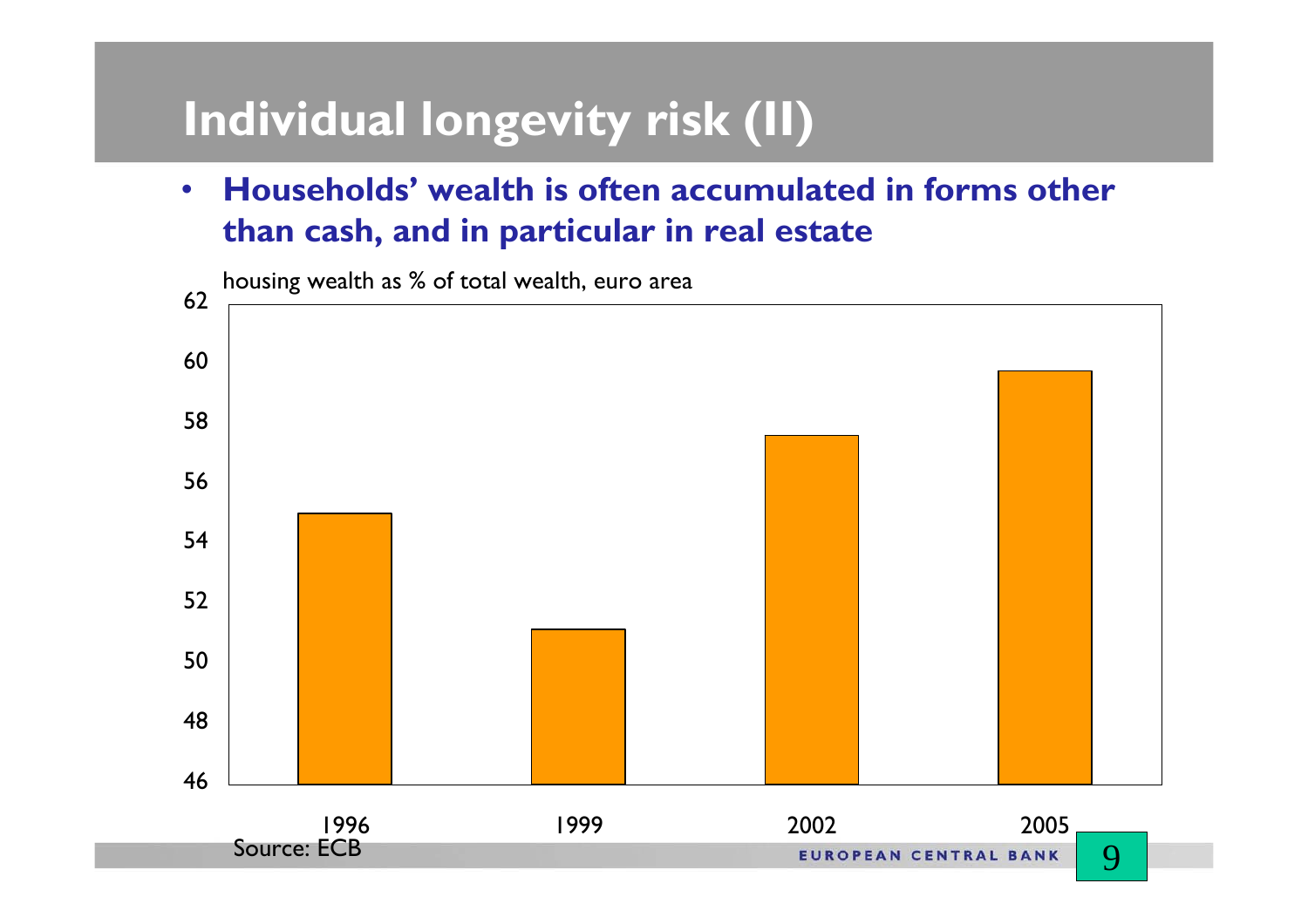# **Individual longevity risk (III)**

• **Reverse mortgages allow to "extract" income from housing wealth**

- **These arrangements are still rare in most countries**
- $\bullet$  **Policies can be put in place to help develop these markets**

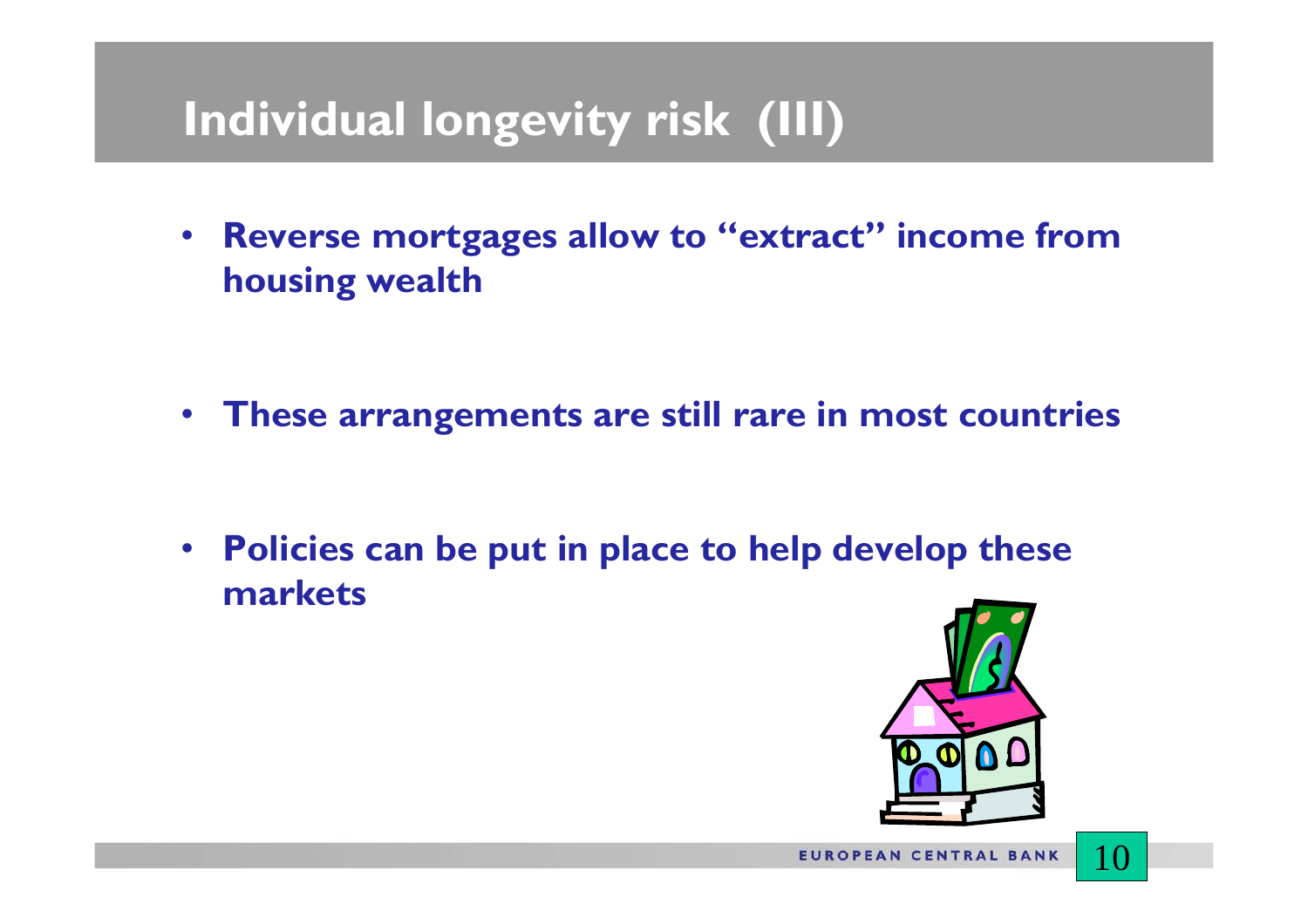# **Financial literacy and financial education**

- **Households need to become more sophisticated investors; they often behave myopically and they lack knowledge of basic financial concepts**
	- **increase financial literacy**
	- **support programs of financial education**
	- **promote mechanism to facilitate households' choices (e.g. default option in pensions arrangements, tax incentives?)**